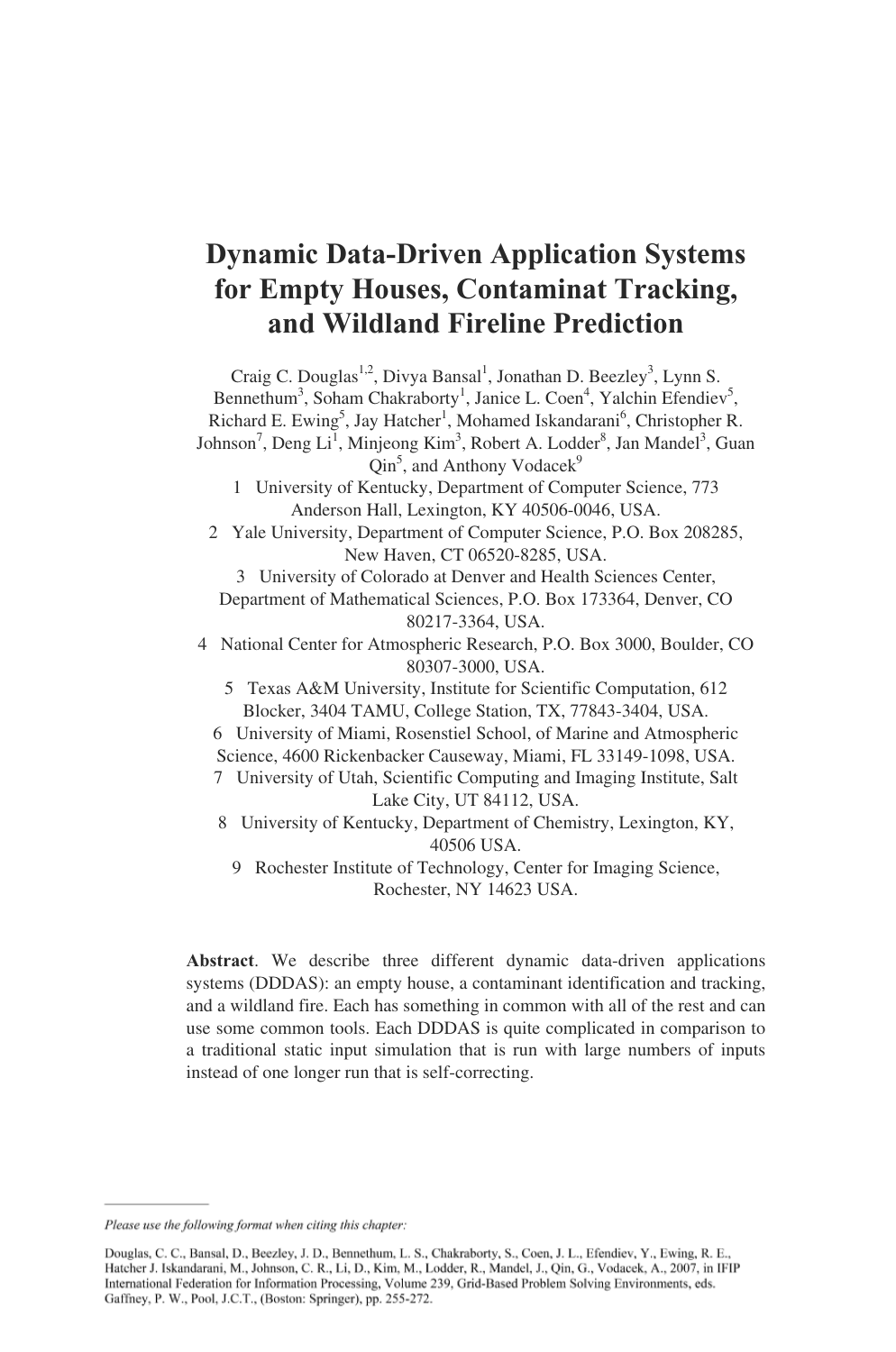#### **1 Introduction**

We quote from the 2005 dynamic data-driven application systems (DDDAS) National Science Foundation solicitation [1], "DDDAS is a paradigm whereby application (or simulations) and measurements become a symbiotic feedback control system. DDDAS entails the ability to dynamically incorporate additional data into an executing application, and in reverse, the ability of an application to dynamically steer the measurement process. Such capabilities promise more accurate analysis and prediction, more precise controls, and more reliable outcomes. The ability of an application to control and guide the measurement process and determine when, where, and how it is best to gather additional data has itself the potential of enabling more effective measurement methodologies. Furthermore, the incorporation of dynamic inputs into an executing application invokes new system modalities and helps create application software systems that can more accurately describe real world, complex systems. This enables the development of applications that intelligently adapt to evolving conditions and that infer new knowledge in ways that are not predetermined by the initialization parameters and initial static data. The need for such dynamic applications is already emerging in business, engineering and scientific processes, analysis, and design. Manufacturing process controls, resource management, weather and climate prediction, traffic management, systems engineering, civil engineering, geological exploration, social and behavioral modeling, cognitive measurement, and bio-sensing are examples of areas likely to benefit from DDDAS." See also [2] for numerous examples and clear definitions of what makes a system a DDDAS.

As small groups, we are working on three kinds of DDDAS critical infrastructure projects funded by the NSF:

- x *ITR/NGS: Collaborative Research: DDDAS: Data Dynamic Simulation for Disaster Management*. The emphasis is on wildland fire modeling, simulation, prediction, and a major milestone is to provide real-time information to people fighting actual fires. The final test of the project will be to do a full scale test with a prescribed burn of a mountainside in 2008- 2009.
- x *ITR: Collaborative Research: Predictive Contaminant Tracking Using Dynamic Data Driven Application Simulation (DDDAS) Techniques*. Multiscale data-driven algorithms and software to easily move data from sensors to computers potentially far away has been developed.
- x *DDDAS-TMRP: Collaborative Research: Adaptive Data-Driven Sensor Configuration, Modeling, and Deployment for Oil, Chemical, and Biological Contamination near Coastal Facilities*. Consider a networked drone operating off a coast that recognizes oil in water. Upon detection and alerting the simulation, by dynamically loading into the drone sensor a chemical library specific to hydrocarbon pollution, the sensor can search for chemicals that will identify the source of the hydrocarbons. For example, a diesel-driven ship may have sunk nearby, or a fishing boat may simply be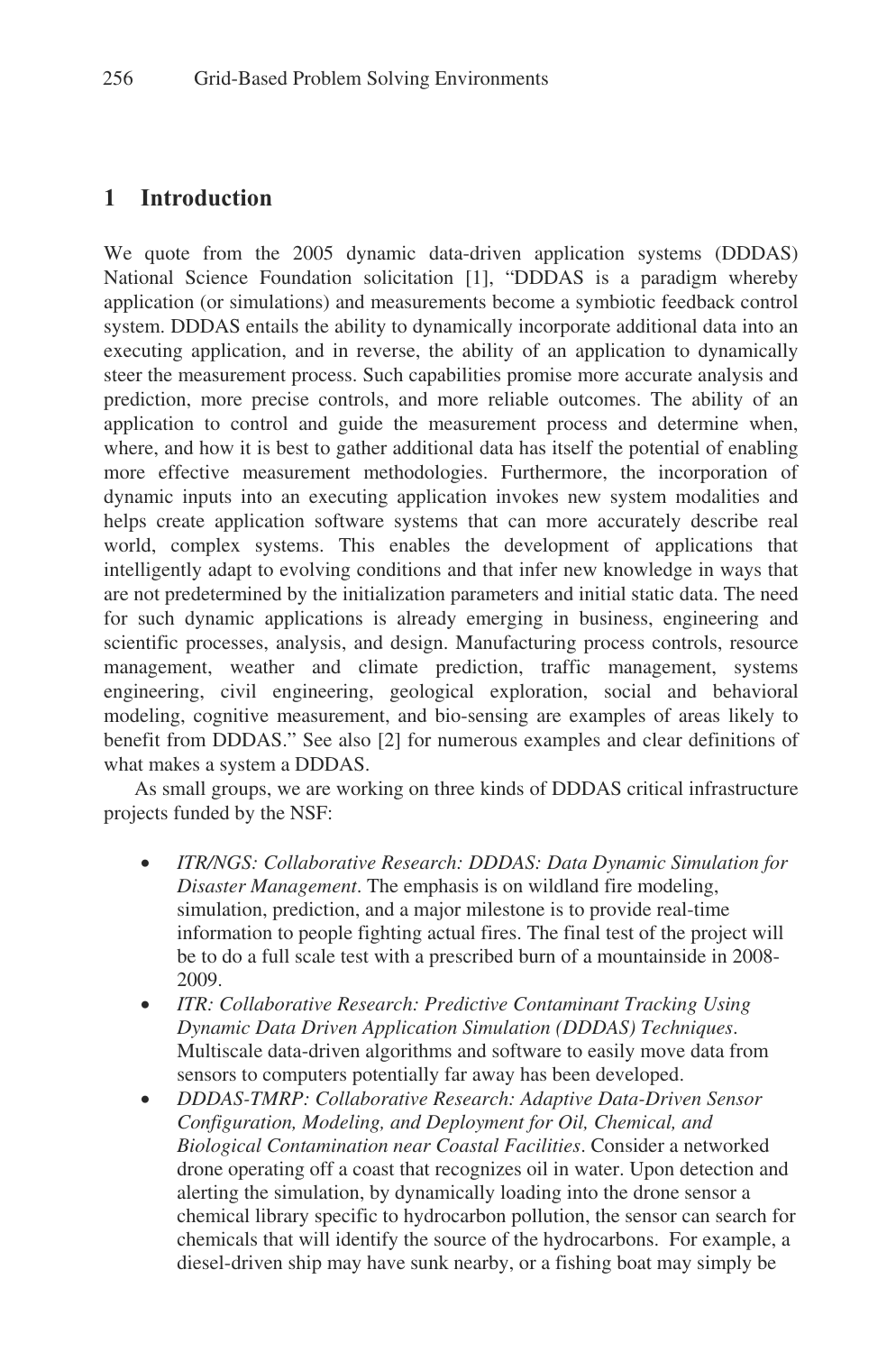leaking fuel. 100LL would indicate a small downed aircraft. Depending on the sensor result, very different computations can be done: trace where the ship or aircraft sank and alert rescue, or trace where the boat sailed and what its travel route was to identify the boat and mitigate the problem.

The remainder of this paper is organized as follows. In §2, we describe features that are common in DDDAS. In §3, we describe a whimsical DDDAS that would make a good commercial product for the modern American home. In §4, we describe a contaminant tracking DDDAS based on a set of movable drones in water bodies. In §5, we describe a wildland fire DDDAS. Finally, in §6, we offer some concluding remarks.

## **2 What Is in a Typical DDDAS**

DDDAS environments require new software capabilities for application modeling and composition, dynamic runtime, resource management, data management, and measurement control aspects, as well software architecture drilling across all layers and end-to-end software infrastructure. The DDDAS program solicitation includes a comprehensive list of challenges and has inspired the scientific community, as exemplified by DDDAS projects that have started to address these and other related challenges. In our own DDDAS projects, we have identified several relatively diverse areas that have common issues that must be addressed by DDDAS: computer science, informational, and computational sciences that lead to significant impact for addressing important problems. These include:

- 1. Effectively *assimilating* continuous streams of data into running simulations. These data streams most often will be...
	- a. Noisy but with known statistics, and must be incorporated into the model using stochastic methods, such as filters and smoothers.
	- b. Received from a large number of scattered remote locations and must therefore be injected into a usable computational grid.
	- c. Missing bits or transmission packets, as for example is the case in wireless transmissions.
	- d. Injecting dynamic and unexpected data input into the model.
	- e. Limited to providing information only at specific scales, specific to each sensor type.
- 2. *Warm restarting* simulations by incorporation of the new data into parallel or distributed computations, which require the data but are sensitive to communication speeds and data quality.
- 3. *Tracking and steering* (control of measurements, models, reporting results, and visualization) of remote distributed simulations to efficiently interact with the computations and to collaborate with other researchers.
- 4. *Translation components* to rectify when simulation output does not directly match observational data.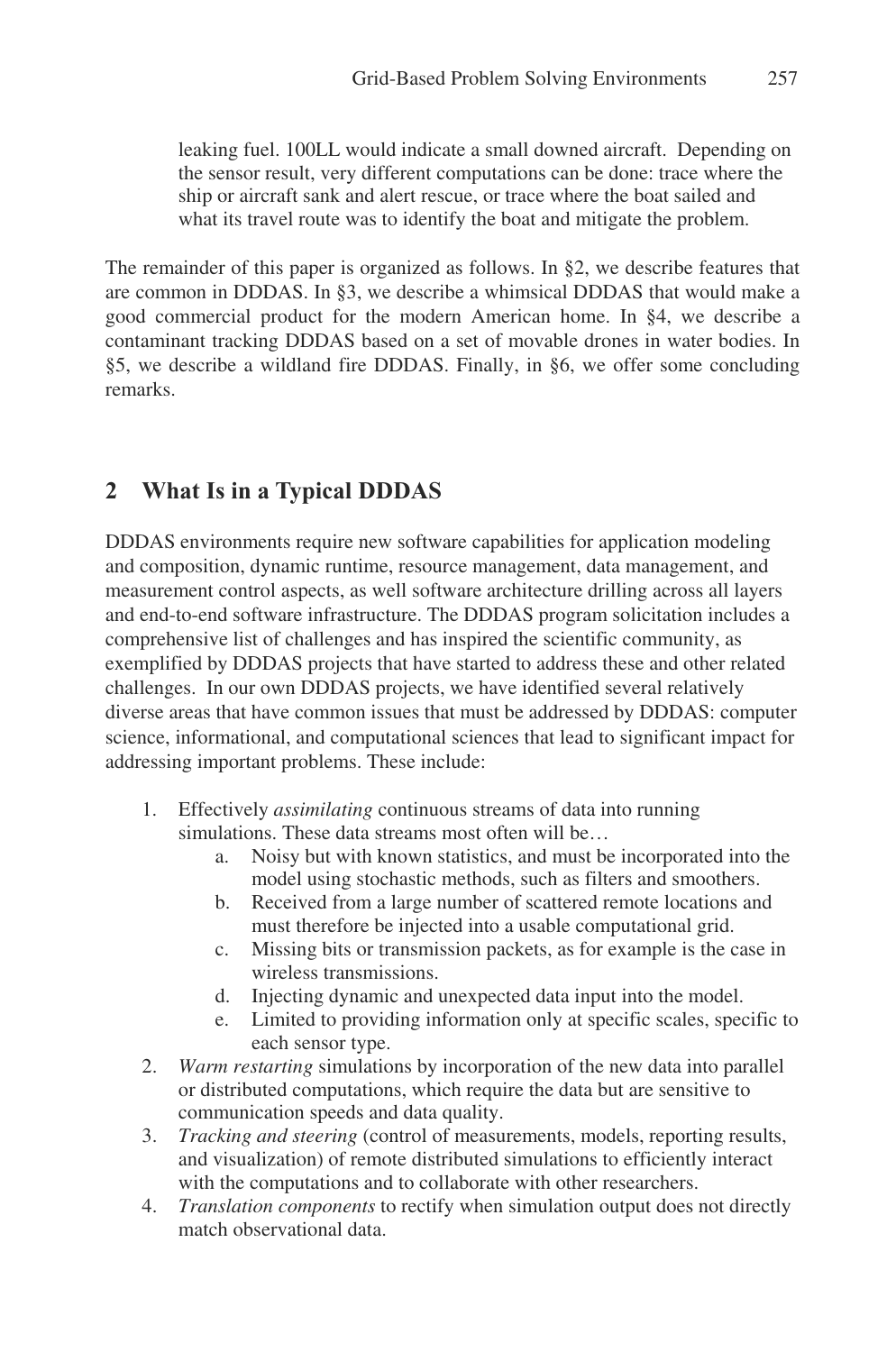- 5. *Interpretation and analysis components* to assist researchers with collections of simulations.
- 6. *Application program interface and lightweight middleware components* for designing and creating a DDDAS or DDDAS problem solving environment.
- 7. Better *scheduling of computational and network resources* so that multiple models, possibly running at different locations, can be coordinated and data can be exchanged in a timely manner.
- 8. *Virtualization* and *sandbox* implementations for testing purposes and security.

DDDAS assumes that application components, resource requirements, application mapping, interfaces and control of the measurement system can be modified during the course of the application simulation. The diagram in Figure 1 shows how a number of elements might dynamically interact with each other: Any of the components may change without resorting to a new simulation as the computation progresses. Many DDDAS applications are multiscale in nature. As the scale changes, models change, which in turn, changes which numerical algorithms must be used and possibly the discretization methods. DDDAS applications involve a complicated time dependent, nonlinear set of coupled partial differential equations, stochastic or agent-based simulation methods, which add to the complexity of dynamically changing models and numeric algorithms. It also causes computational requirements to change, particularly if dynamic adaptive grid refinement or coarsening methods are used, in response to the dynamically streamed data into the executing model.

To support data management needs in our DDDAS projects, data acquisition, data accessing, and data dissemination tools are typically used. Data acquisition tools are responsible for retrieving of the real-time or near real-time data, processing, and storing them into a common internal data store. Data accessing tools provide common data manipulation support, e.g., querying, storing, and searching, to upper level models. Data dissemination tools read data from the data store, format them based on requests from data consumers and deliver the formatted data to the data consumers. Figure 2 illustrates a simplified view of the software framework of the DDAS system we are developing. In our implementation, the data used to drive a DDDAS system are retrieved periodically by a data retrieval service, extracted, converted, quality controlled, and then staged as dynamic inputs to our simulation models. The extraction process reads the retrieved data based on the meta data associated with them and feeds the extracted values to the conversion model whose major purpose is unit conversion, e.g., from inches to millimeters. The converted data are then analyzed for potential errors and missing values by the quality control model. This control process will ensure the correctness of the data, which is of great importance for the model simulation accuracy. The quality controlled data are then fed to the data storage model, which either saves the data to a central file system or loads them to a central database (this depends on project requirements). The data store model may also need to register the data in a metadata database so that other models can query it later.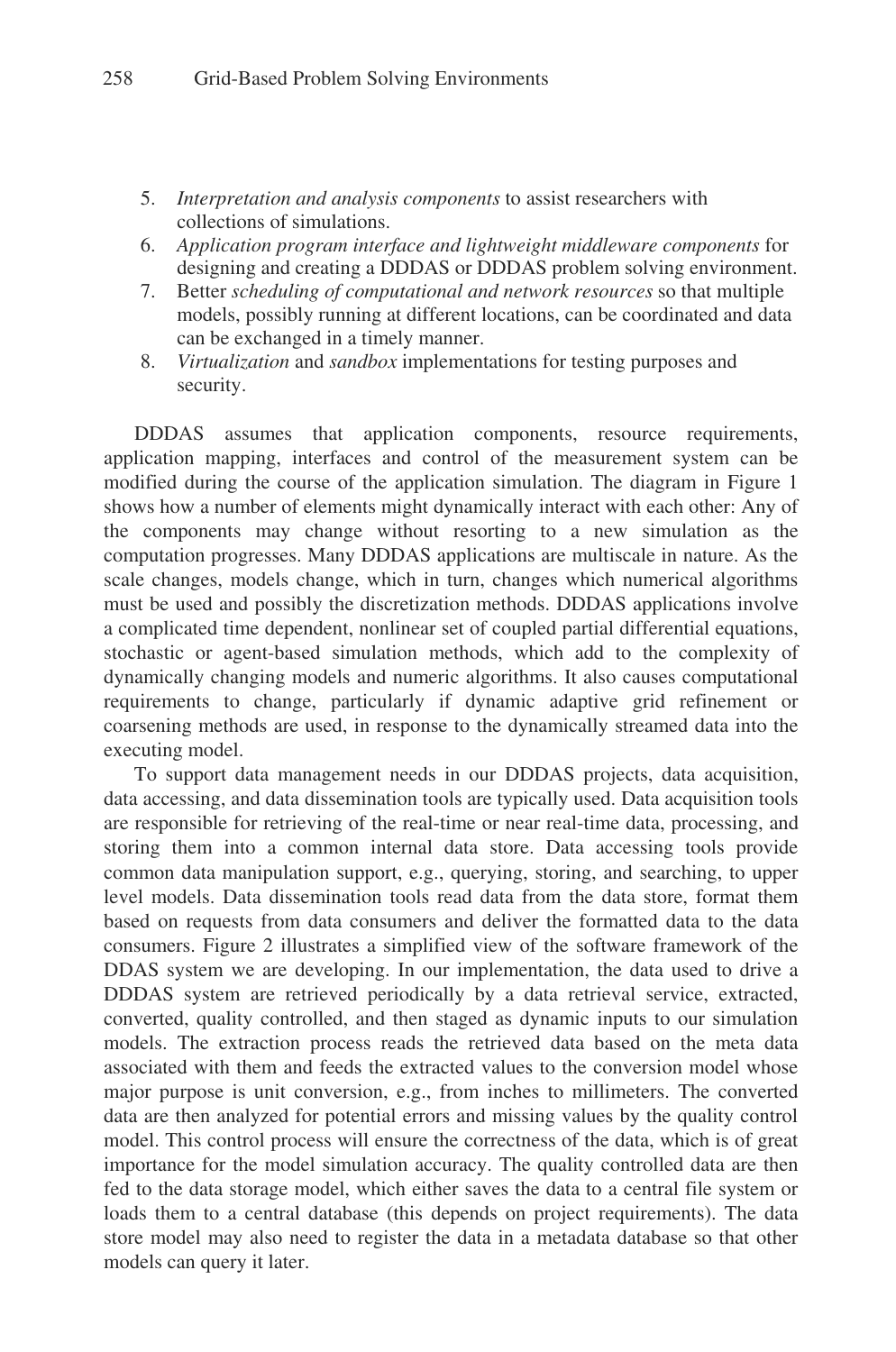

**Fig. 2.** Data acquisition, accessing, and dissemination software layout in a typical DDDAS project with *n* models

DDDAS research projects have brought together multidisciplinary expertise, involving researchers from a number of fields to synergistically pursue research on creating DDDAS capabilities and environments. There is a learning curve that is nontrivial. DDDAS applications are usually complicated, getting data is usually difficult, and there is already large scale research ongoing using traditional, take initial data and just run a simulation some period of time, and look at the results.

A community web site, http://www.dddas.org [4], has been developed by Prof. Douglas with help from about 50 other DDDAS-related projects. The site currently has a complete funded project list (from 2000 to 2006), virtual proceedings from workshops from 2000 through 2006 [5-8], a number of talks on topics that range from disaster management to transportation to homeland security to how a bat flies, news items, pointers to working DDDAS codes, and the January 2006 NSF DDDAS workshop report [9]. Most of the projects listed are from the United States, though a number of the projects have international partners and interest in DDDAS overseas has been increasing.

#### **3 An Empty House DDDAS**

In the United States, it is quite common for homes to be devoid of people for a significant number of hours per day (i.e., "My two cats really own the house."). However, it is advantageous to have the home appear to be lived in and constantly occupied. A *smart home* is able to communicate with the owners and for sensors to be adjusted to the immediate situation, inside or outside.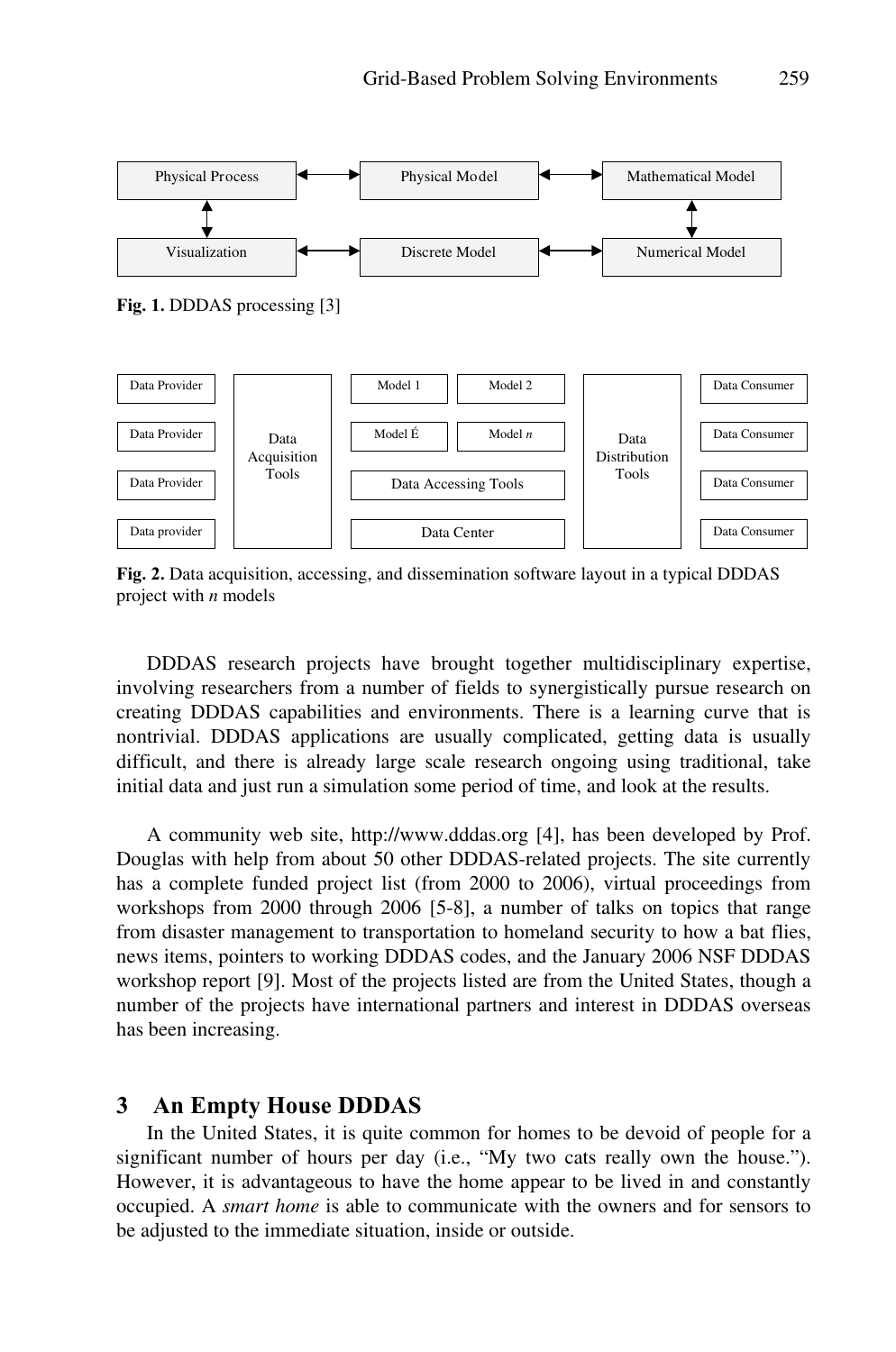We need sensors that can detect motion and identify individuals (pictorially and verbally). Depending on the first results from the DDDAS, the sensors will have to detect much more complicated data. Face recognition and some indication of the emotional state is one of the highly successful DDDAS projects [10].

We need to distinguish between animals, vehicles, regular visitors (wanted and unwanted), and irregular visitors. Each category requires its own computational model. Frequently, more than one model must be used in parallel. In fact, the way to implement an empty house DDDAS is two tiered: (1) object detection and identification, and (2) receiving information about a detected object (recognized friendly, recognized undesirable or unrecognized) and chooses an appropriate response. The two tiered approach reduces the load on the second tier so that resources are available for decision making and communicating with the owner and makes it easy to add extra (or new) models later.

Animals can usually be ignored unless individuals are regular nuisances. Ones that live in the house and need to be let in (or out) are a special case and must be recognized as well as the animal's intent. When the occupants are away for an extended period of time, the animals need to be fed and given water on a regular basis.

Vehicles on a driveway are the first point of identification of individual people. For example, recognizing the license plate or corporate identity (e.g., UPS) leads to running a model for acceptable visitors. A moving van might indicate house robbers and a call to the police might be warranted depending on what the people inside it do after getting out of the van. Smoke detection in or near the house obviously needs a call to the fire department.

People walking up to a door (or window) provides a different recognition problem. Examples of walkers include the mailman or other deliver people, product sellers, house robbers, arsonists, and religious nuts. The former is welcome, but the rest are unwelcome and/or a serious threat to the integrity of the house. Being able to identify unwanted visitors and determine which ones will go away with a polite, but firm, "No," is essential and nontrivial to model. A database has to be developed over time as the DDDAS is trained.

For deliveries, a voice greeting needs to be generated, answers to common polite questions (e.g., how are you?), signing for a box or envelope, and directions given to what to do with a delivery. If the delivery is put into a secure box, the contents need to be transferred into the house either immediately or on a regular basis. The house occupants need to be notified of a delivery and who delivered it (using pictures or audio). If a delivery person cannot be answered by the DDDAS, the occupants should have the option of seeing, hearing, and talking to the delivery person in real time. Hence the DDDAS needs to be able to track the occupants seamlessly. Thus, two way, secure communications is required.

Clearly the Household DDDAS is nontrivial, yet much of what is needed to produce a working one has been developed over the past few years in NSF supported DDDAS grants [4]. To make it work requires a set of sensors (motion detectors,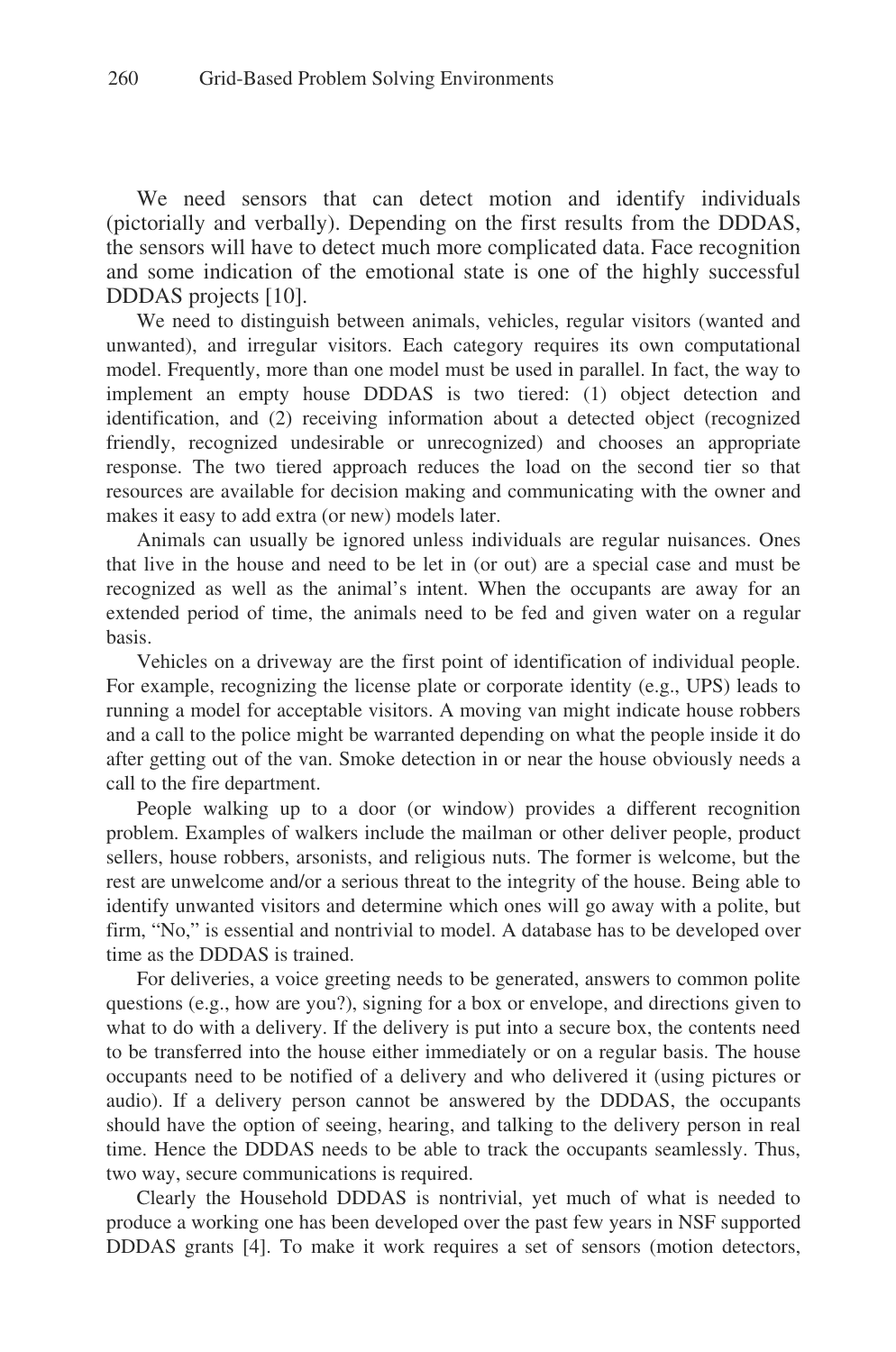microphones, and webcams), mechanical devices to move or rotate the sensors, face and vehicle recognition software, voice decoding, networking (at the house and with the occupants, wherever they might be), and parallel processing to run multiple models simultaneously. Yet the total cost of such a system is not very high thanks to most of the devices and software being either commonplace or already existing. It is a matter of assembling the pieces correctly and devising the DDDAS. This would make an interesting commercial product for installing in new homes where the cost would be dwarfed by construction and land expenses.

#### **4 Contaminant Tracking DDDAS**

The most infamous oil spill was the Exxon Valdez oil spill. It was the largest oil spill ever when it occurred, but is no longer ranks among the top 50 largest oil spills globally. Oil spills remain one of the largest threats to coastal water regions and water supplies. Yet even small oil spills can indicate different things, as noted in the DDDAS-TRMP project summary in §1.

The DDDAS contaminant tracking system consists of sensors, a hydrodynamic and contaminant transport models, a data assimilation system, as well as computers, networks, and software to integrate the capabilities of the various components into a unified system for disaster management and mitigation.

Our sensor is a Solid-State Spectral Imager (SSSI) designed to gather hydrological and geological data and then to perform chemical analyses. The sensor is small and light enough to be mounted on various roving platforms so it can be used in remote-sensing situations and can scan ranges of 10-100 meters in distance. Using a laser-diode array, photodetectors, and on-board processing, the SSSI combines spectroscopic integrated sensing and processing with a hyperspace data analysis algorithm.

The SSSI detects and identifies contaminants in water using near-infrared (IR), visible, and ultraviolet light. Absorption, fluorescence, and even Raman spectrometry can be implemented, but absorption spectrometry is the most common. Virtually every organic compound (e.g., polycyclic aromatic hydrocarbons, paraffins, carboxylic acids, and sulfonic acids) has a near-IR spectrum that can be measured, including two classes of terrestrial biomarkers, lipids, and amino acids. Near-infrared spectra consist of overtones and combinations of fundamental midinfrared bands, giving near-infrared spectra a powerful ability to identify organic compounds while still permitting some penetration of light into samples.

The SSSI has a modest amount of memory and computing capacity on board. The SSSI is reprogrammable in the field. When an interesting chemical trace is discovered, the reaction from the application overseeing the SSSI is two-fold: (a) invoke an appropriate application, and (b) request that the SSSI look for specific other chemical traces using other specific pulse sequences. There is a symbiotic relationship between the sensor network and the application simulation that is typical in a DDDAS.

The SSSI uses Walsh-Hadamard or Complementary Randomized Integrated Sensing and Processing (CRISP) encoding sequences of light pulses to further increase the signal-to-noise (S/N) ratio. In a Walsh-Hadamard sequence multiple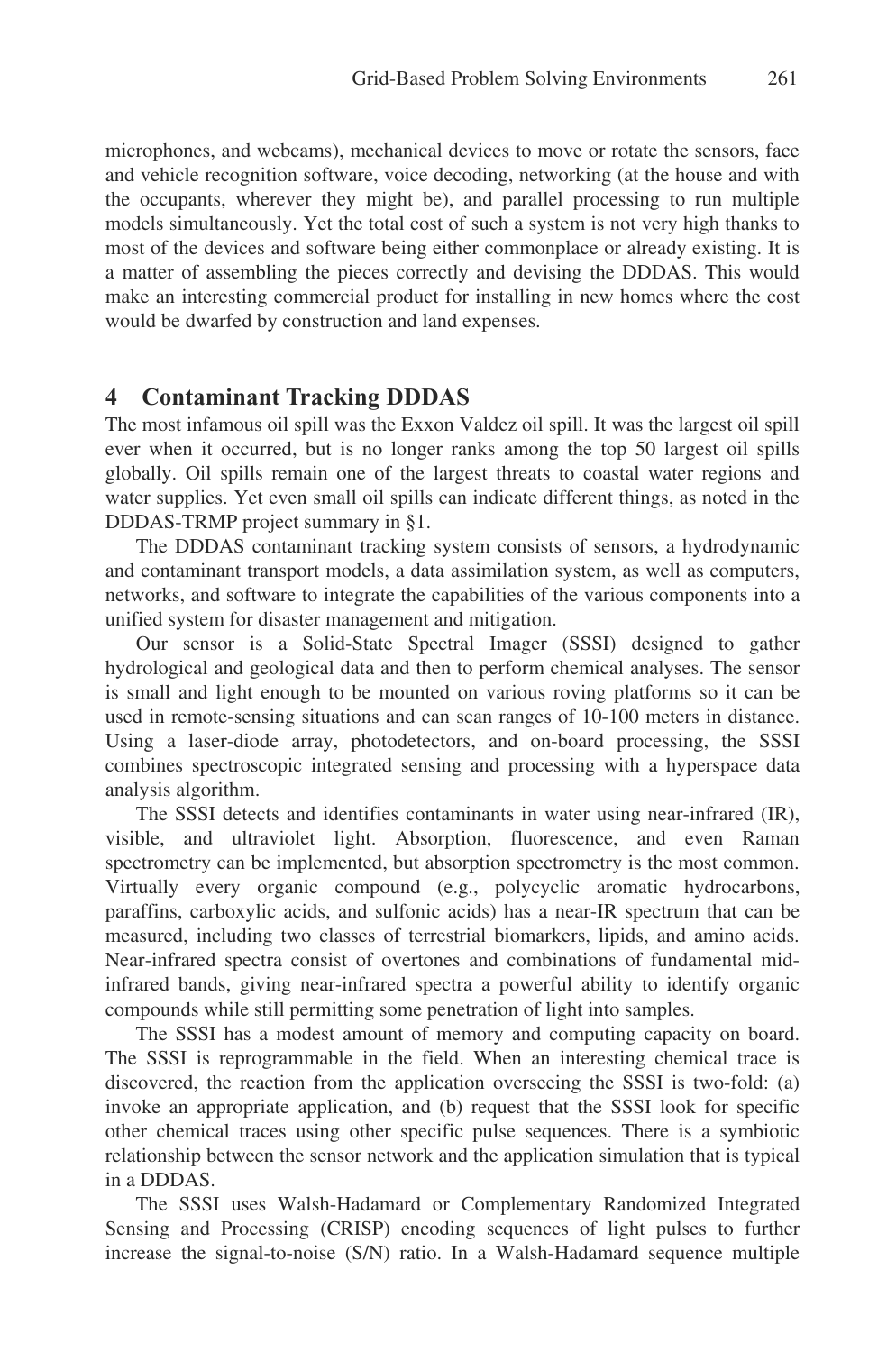laser diodes illuminate the target at the same time, increasing the number of photons received at the photodetector and the S/N. The Walsh-Hadamard sequence can be demultiplexed to individual wavelength responses with a matrix-vector multiply operation. CRISP encoding uses orthogonal pseudorandom codes with unequal numbers of on and off states. The duty cycle of each code is different and the codes are selected to deliver the highest duty cycles at the wavelengths where the most light is needed and lowest duty cycle where the least light is needed to make the sum of all of the transmitted (or reflected) light from the samples proportional to the analyte concentration of interest.

The hydrodynamic model consists of the Spectral Element Ocean Model (SEOM) in its two dimensional shallow water version. The spatial discretization relies on the spectral element method, an *h-p* type finite element discretization, which relies on relatively high degree (5-8th) polynomials to approximate the solution within each element. The main features of the spectral element method are: geometric flexibility due to its unstructured grids, dual paths to convergence: exponential by increasing polynomial degree or algebraic via increasing the number of elements, dense computational kernels with sparse inter-element synchronization, and excellent scalability on parallel machines. The model can be forced through winds, tides, and lateral injection of mass at inflow boundaries (e.g., river input). The model is supplemented with an advection-diffusion equation to simulate the trajectory of contaminants as they are carried along by the simulated flow.

Using multiple linear regression the Bootstrap Error-adjusted Single-sample Technique (BEST) classification algorithm can be performed in situ, allowing a rover to classify many samples, only notifying the simulation when an interesting substance is found. Once the spectrum of a sample has been collected, it must be classified to determine the substance present. Spectra recorded at *n* wavelengths are represented as single points in a *n*-dimensional hyperspace. In this scheme, similar samples produce similar spectra that project as probability orbitals or clusters into similar regions of hyperspace. The BEST metric is a clustering technique for exploring these distributions of spectra in hyperspace.

An initial library can be computed based on substances likely to be found in the target environment. When a substance unknown to the BEST library is found, the sensor can sample nearby points with similar spectra to create a new library entry for the new substance. Scientists can determine the type of substance present by further analyzing raw spectra of the substance provided by SSSI and by using data from their other instruments, apply these data to update the simulation. The SSSI chemical library will comprise substances expected to be in the environment in which the SSSI operates.

The initial deployment of the sensor and model focuses on estuarine regions where water quality monitoring is critical for human health and environmental monitoring. A sample tidal calculation will be performed using a grid that encompasses a bay or set of bays regions and possibly a river region. The model is forced with tidal elevation obtained from tide gauges. Runs without data assimilation have shown good comparison with observation and previous modeling results.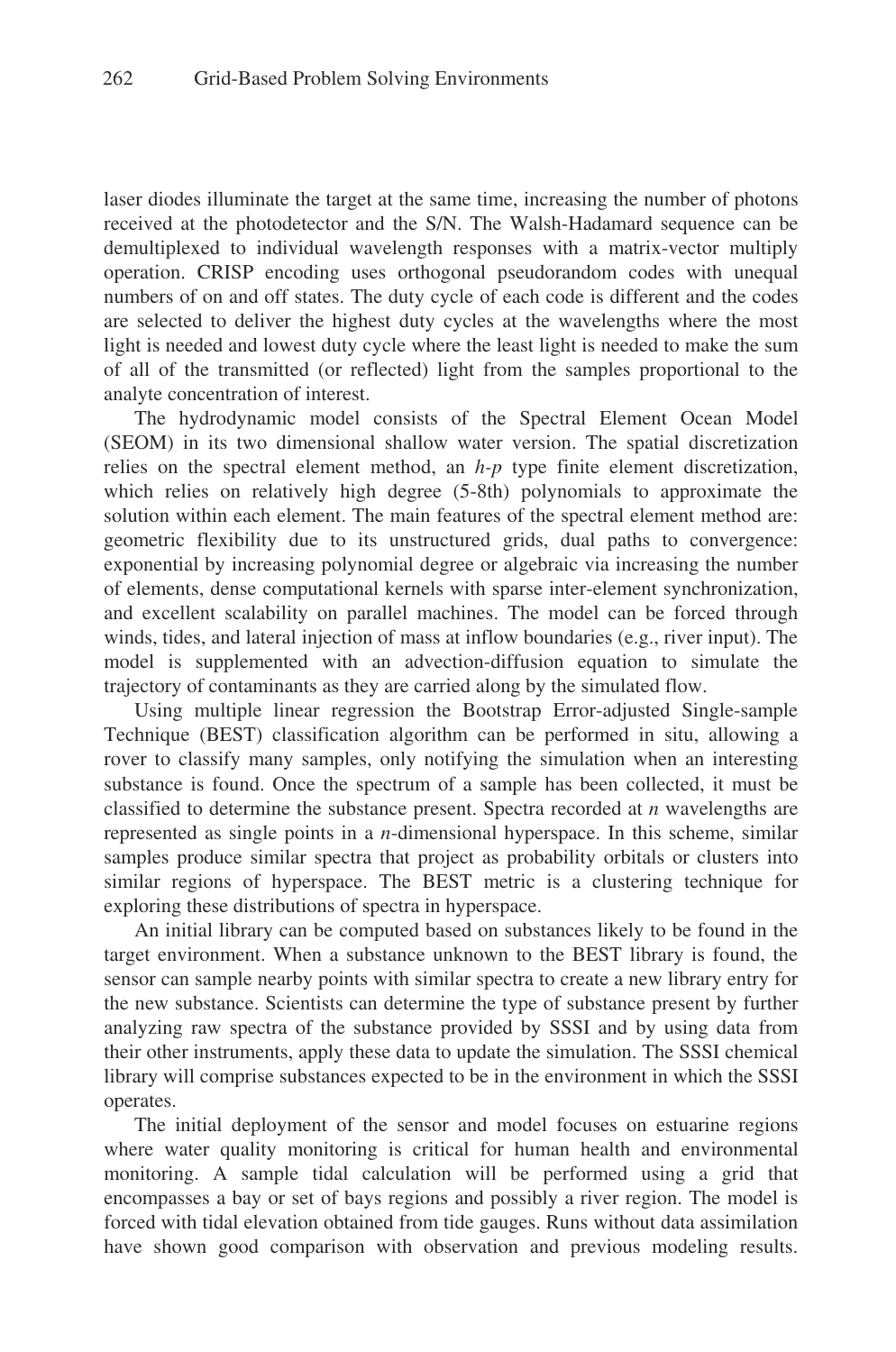However, for DDDAS the use of data assimilation is imperative to inject observational data in the model while accounting for model and observational errors.

The data assimilation reduces the computational errors associated with initial data, essentially the solution at previous time step, and improves the prediction. Using the first set of measurements, the approximation of the initial data is recovered. As new data are incorporated into the simulator, the initial data are updated using an objective function. We note that the formulated problem is ill posed because there are fewer sensors than the finite dimensional space describing the initial data. The objective function is set up based on both a measurement error as well as a penalization term that depends on the prior knowledge about the solution at previous time steps (or initial data). The prior information is refreshed using the updated initial data. The penalization constants depend on time of update and can be associated with the relative difference between simulated and measured values. In the simulations, both the prior and penalization constants change in time.

To account for the errors (uncertainties) associated with sensor measurements, we consider an initial data update within a Bayesian framework. The posterior distribution is set up based on measurement errors and prior information. This posterior distribution is complicated and involves the solutions of partial differential equations. We could use a Metropolis-Hasting Markov chain Monte Carlo (MCMC) method to generate samples from the posterior distributions. However, a sampling with MCMC is expensive since it requires iterative steps and the acceptance rate is typically low. We developed an approach that combines least squares with a Bayesian approach that gives a high acceptance rate. In particular, we can prove that rigorous sampling can be achieved by sampling the sensor data from the known distribution, thus obtaining various realizations of the initial data. Our approach has similarities with the Ensemble Kalman Filter approach, which can also be adapted to an initial data update.

Consider finding hydrocarbon fuel in a body of water. Gasoline can simply be a sign of pollution from a small boat. Heavier fuel oils could be an indication that a larger boat has a leak or sank recently nearby. Jet fuel could come from a downed aircraft. The SSSI needs to be reprogrammed in the sunken vehicle case and a search and locate application must be invoked to find the accident and rescue any people that may be in danger. Emergency services, the coast guard, and the news media may need to be automatically informed of progress.

Oil droplets can travel nearly anywhere in the ocean. The droplet size exerts a major effect on droplet motion. The rise velocity of oil droplets extends from about  $2.5 \times 10^{-7}$  m/s for a diameter of  $2\mu$  m to  $4.3 \times 10^{-3}$  m/s for a diameter of  $260\mu$  m. Droplets traveling at  $2.5 \times 10^{-7}$  m/s will ascend only 0.001 m and 0.02 m, over periods of 1 hour and 24 hours, respectively. However, droplets ascending at  $4.3 \times 10^{-3}$  m/s will climb 15 m and 370 m over equivalent periods. A vertical diffusivity of 51  $\text{cm}^2\text{/s}$ will distribute oil droplets (equally upward and downward) about 6 m and 30 m over the same time. Therefore, the smallest oil droplets act as though they are neutrally buoyant, i.e., transported only by diffusion. However, buoyancy primarily advects the largest droplets.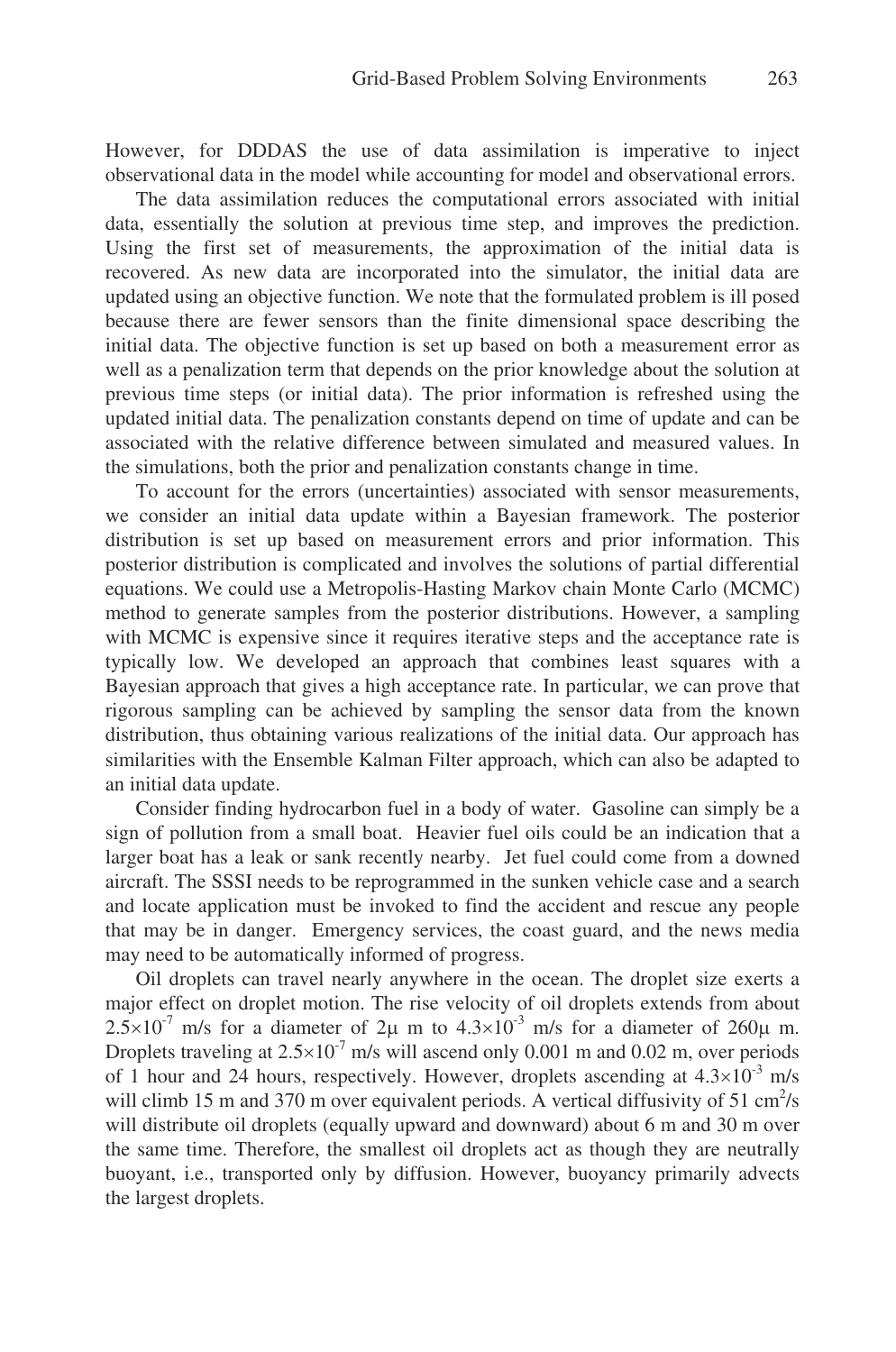

**Fig. 3.** Schematic diagram of a wildland fire dynamic data-driven application system.: blue blocks are functional units and purple are data inputs and outputs

#### **5 Wildland Fireline Predictive DDDAS**

Our wildland fire DDDAS is built upon a previously existing coupled atmosphere-wildfire model. Components have been developed and added which (1) save, modify, and restore the state of the atmosphere-wildfire model, (2) apply ensemble data assimilation algorithms to modify ensemble member states by comparing the data with synthetic data of the same kind created from the simulation state, (3) retrieve, process, and ingest data from both novel ground-based sensors and airborne platforms in the near vicinity of a fire, and (4) provide computational results visualized in several ways adaptable to user needs. Fig. 3 presents the actual software structure. The observation function interprets the model variables in terms of observable quantities and produces synthetic data from the model state. The data assimilation compares the synthetic data and the real data, and adjusts the model state accordingly.

The original modeling system is composed of two parts: (1) a numerical weather prediction model and (2) a fire behavior model that models the growth of a wildfire in response to weather, fuel conditions, and terrain. Both models are two way coupled so that heat and water vapor fluxes from the fire feed back to the atmosphere to produce fire winds, while the atmospheric winds and changes in humidity in turn drive the fire propagation. This wildfire simulation model can thus represent the complex interactions between a fire and the atmosphere.

The meteorological model is a three dimensional non-hydrostatic numerical model based on the Navier-Stokes equations of motion, a thermodynamic equation, and conservation of mass equations using the anelastic approximation. Vertically stretched terrain following coordinates allow the user to simulate in detail the airflow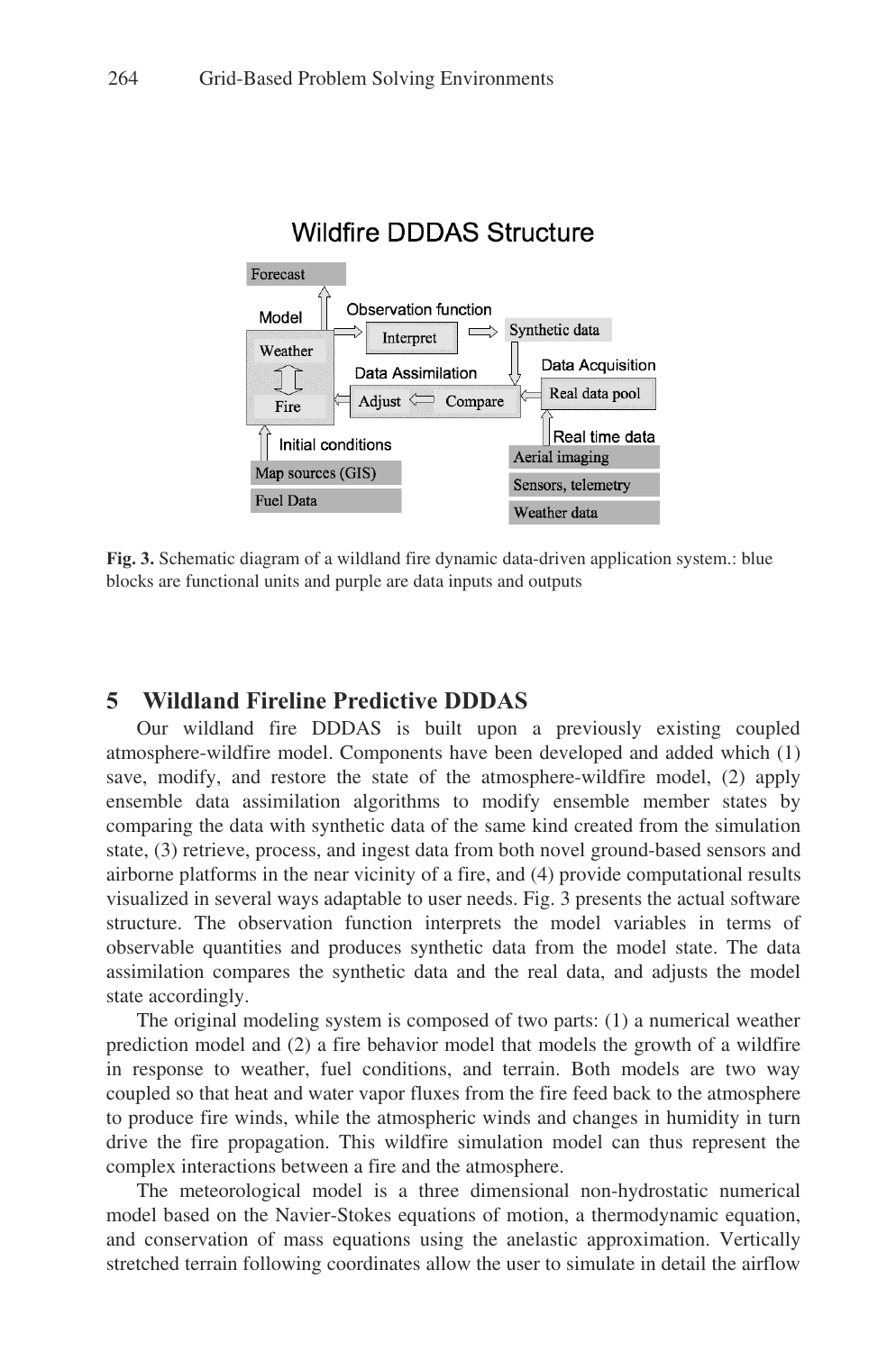over complex terrain. Forecasted changes in the larger scale atmospheric environment are used to initialize the outer of several nested domains and update lateral boundary conditions. Two way interactive nested grids capture the outer forcing domain scale of the synoptic scale environment while allowing the user to telescope down to tens of meters near the fireline through horizontal and vertical grid refinement. Weather processes such as the production of cloud droplets, rain, and ice are parameterized using standard treatments.

Local fire spread rates depend on the modeled wind components through an application of the Rothermel fire spread formula [11]. The heat release rate is based on [12] which characterizes how the fire consumes fuels of different sizes with time after ignition, distinguishing between rapidly consumed grasses and slowly burned logs. Within each atmospheric grid cell, the land surface is further divided into fuel cells, with fuel characteristics corresponding to the 13 standard fuel types [13]. Each fuel cell has four tracers, which identify burning areas of fuel cells and define the fire front. Fire spread rates are calculated locally along the fire as a function of fuels, wind speed and direction from the atmospheric model (which includes the effects of the fire), and terrain slope while a local contour advection scheme assures consistency along the fireline. The canopy may be dried and ignited by the surface fire, so a simple radiation treatment distributes the sensible and latent heat into the lowest atmospheric grid levels.

The empirical fire model uses a submesh representation of the fire region. Within each cell on the fire model grid, a quadrilateral defines the burning region. The burning area in each grid cell is defined by the position of four moving points, called tracers. This representation makes the fire area hard to adjust in data assimilation. As a result, we have developed a translation of the tracers into a level function. The level function is given by values at nodes of the fire grid. The fire region is where the level function is positive. The absolute value of the level function is approximately equal to the Euclidean distance from the fireline. In data assimilation, the level function can be increased or decreased just like the physical quantities in the model and greatly simplifies the assimilation process.

Ensemble filters work by advancing in time a collection of simulations started from randomly perturbed initial conditions. When the data is injected, the *forecast ensemble* is updated to get a new *analysis ensemble* to achieve a least squares fit using two conditions: change in the ensemble members should be minimized, and the data *d* should fit the ensemble members state *u*,  $h(u) \approx d$ , where *h* is called the observation function. The weights in the least squares are obtained from the covariances of the ensemble and of the data error. For comprehensive surveys of Ensemble Kalman Filters (*EnKF*) techniques, see [14-16]. In general, an EnKF works by forming the analysis ensemble as linear combinations of the forecast ensemble. This raises two concerns, especially in highly nonlinear models: if the change of state in the update is large there may not be suitable forecast members to make linear combinations of in order to match the data. Hence, a linear combination of realizable states may not itself be a realizable state. This results in the need for large ensembles, frequent small updates, and has the potential to break down due to nonphysical states being introduced.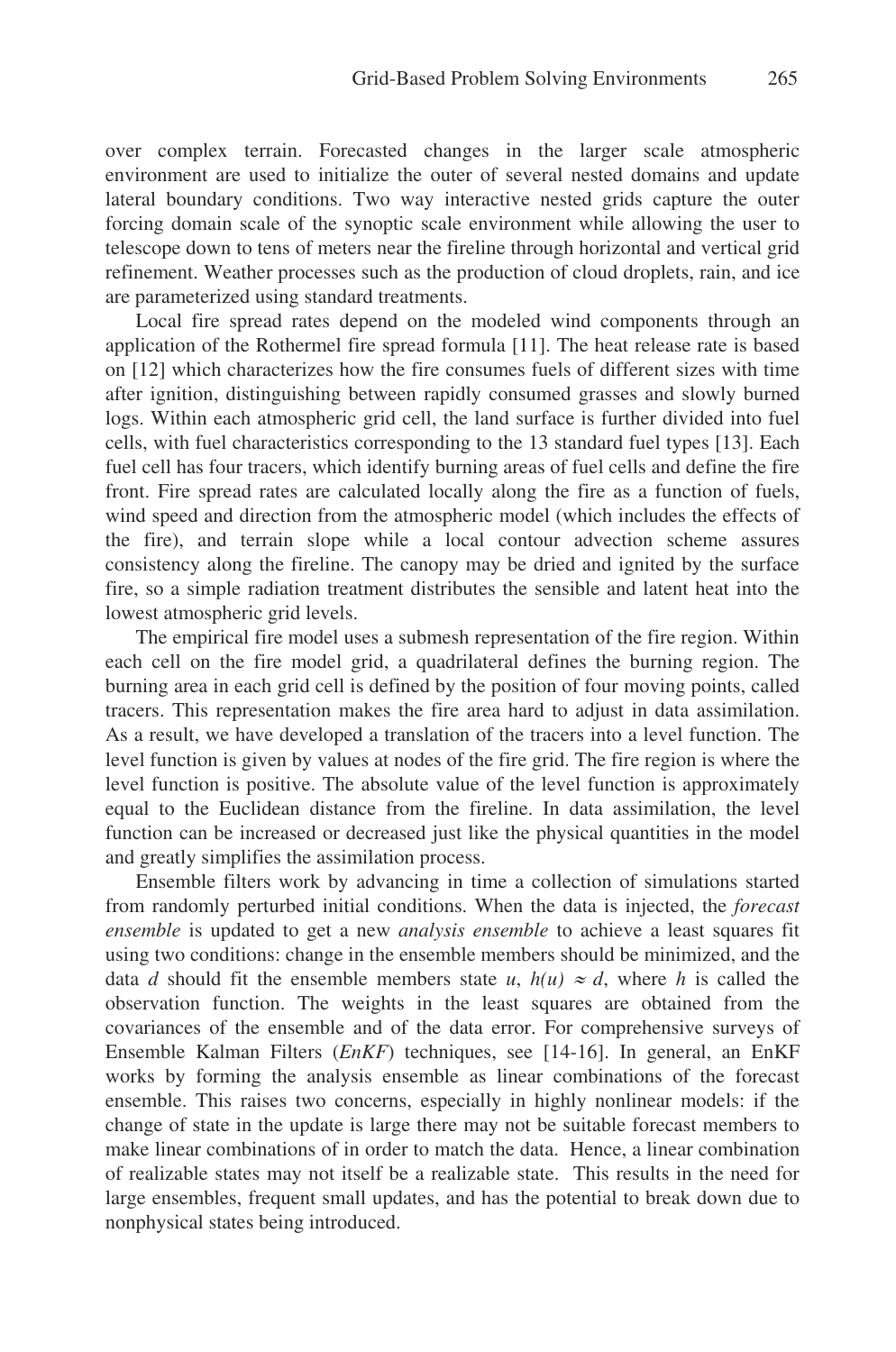

**Fig. 4.** Comparison of the results of 4 methods of simulating 2-D growth of a fire using an ensemble of solutions where the vertical axis is temperature and the 2 horizontal axes represent x- and y- spatial dimensions

We were using filters based on the EnKF with data perturbation. The data assimilation always produced an ensemble with nonphysical solutions and so that the simulation always broke down numerically. Therefore, we have developed a regularization by adding a term involving the change in the spatial gradient of ensemble members to the least squares procedure [17].

Consider Fig. 4 [18]. The exact solution is shown in the upper left. The ensemble solution with a standard EnkF algorithm is shown in the upper right, which creates unstable and nonphysical solutions. An EnkF solution with stabilization with the Johns and Mandel (2004) method is shown in the lower left, which produces the best, physically realistic solution. The solution of the ensemble without any data assimilation is shown in the lower right, in which the solution of the ensemble drifts away from the solution.

Existing ensemble filter formulas assume that the observation function is linear and then compute with the observation matrix *H*. To simplify the software, we have derived a mathematically equivalent ensemble filter that only needs to evaluate *h(u)* for each ensemble member. The ensemble update involves computation with extremely large, dense matrices.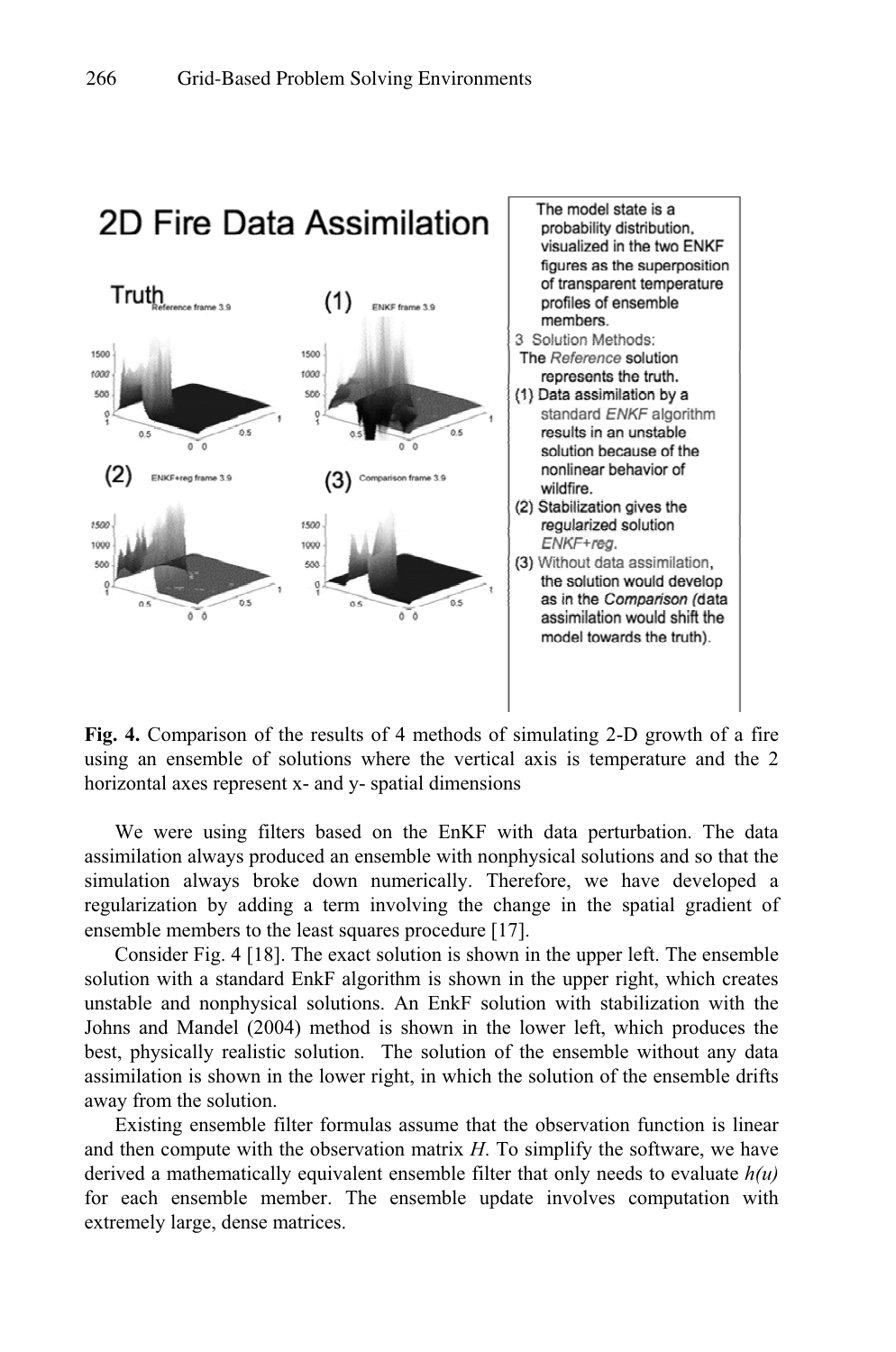There is clearly a need to adjust the simulation state by distorting the simulation state in space rather than employing an additive correction to the state. Also, while the position of the feature may have error distribution that is approximately gaussian, this is not necessarily the case for the value of the state at a given point. For this reason, alternative error models including the position of features were considered in the literature [19] and a number of works emerged that achieve more efficient movement of features by using a spatial transformation as the field to which additive corrections are made: a transformation of the space by a global low order polynomial mapping to achieve alignment [20], and two-step models to use alignment as preprocessing to an additive correction [21, 22]. We have proposed [23] a new method, a Morphing Ensemble that combines alignment and additive correction into a single step, using ideas borrowed from registration and morphing in image processing [24].

Data comes from fixed sensors that measure temperature, radiation, and local weather conditions. The fixed sensors, positioned so as to provide weather conditions near a fire, are mounted at various heights above the ground on a pole with a tripod base. The data logging and transmission electronics are buried in the soil in a protective box. Wiring to the sensors and antennae is insulated. This type of system will survive burn overs by low intensity fires. These sensors supplement other sources of weather data derived from permanent and portable automated weather stations. The temperature and radiation measurements provide the direct indication of the fire front passage and the radiation measurement can also be used to determine the intensity of the fire. The raw data is logged and transmitted as comma delimited ASCII text for easy use in spreadsheets.

Data also comes from images taken by sensors on either satellites or airplanes. Camera calibration, an inertial measurement unit, GPS, and digital elevation data are used in a processing system to convert raw images to a map product with a latitude and longitude associated with each pixel. The three wavelength infrared images can then be processed using a variety of algorithm approaches to extract which pixels contain a signal from fire and to determine the energy radiated by the fire. The original pixel values, the derived probability of fire in each pixel, and the latitude and longitude information are stored in a Data Center as GeoTIFF images.

Data from previous fires are stored in a data center in GeoTIFF (images), Excel spreadsheet files, or text files (sensors). The Excel data is made more accessible by converting it to a comma separated value (CSV) format. GPS information is stored about each fixed-location sensor. Each sensor's data is time stamped to identify when the data was collected or received (if it comes without a time stamp). For mobile sensors, both the time stamp and GPS information is available.

Data that comes into the data center must go through a process consisting of up to six steps:

- x *Retrieval*: Get the data from sensors. This may mean receiving data directly from a sensor or indirectly through another computer or storage device (e.g., a disk drive).
- *Extraction*: The data may be quite messy in raw form, thus the relevant data may have to be extracted from the transmitted information.
- x *Conversion*: The units of the data may not be appropriate for our application.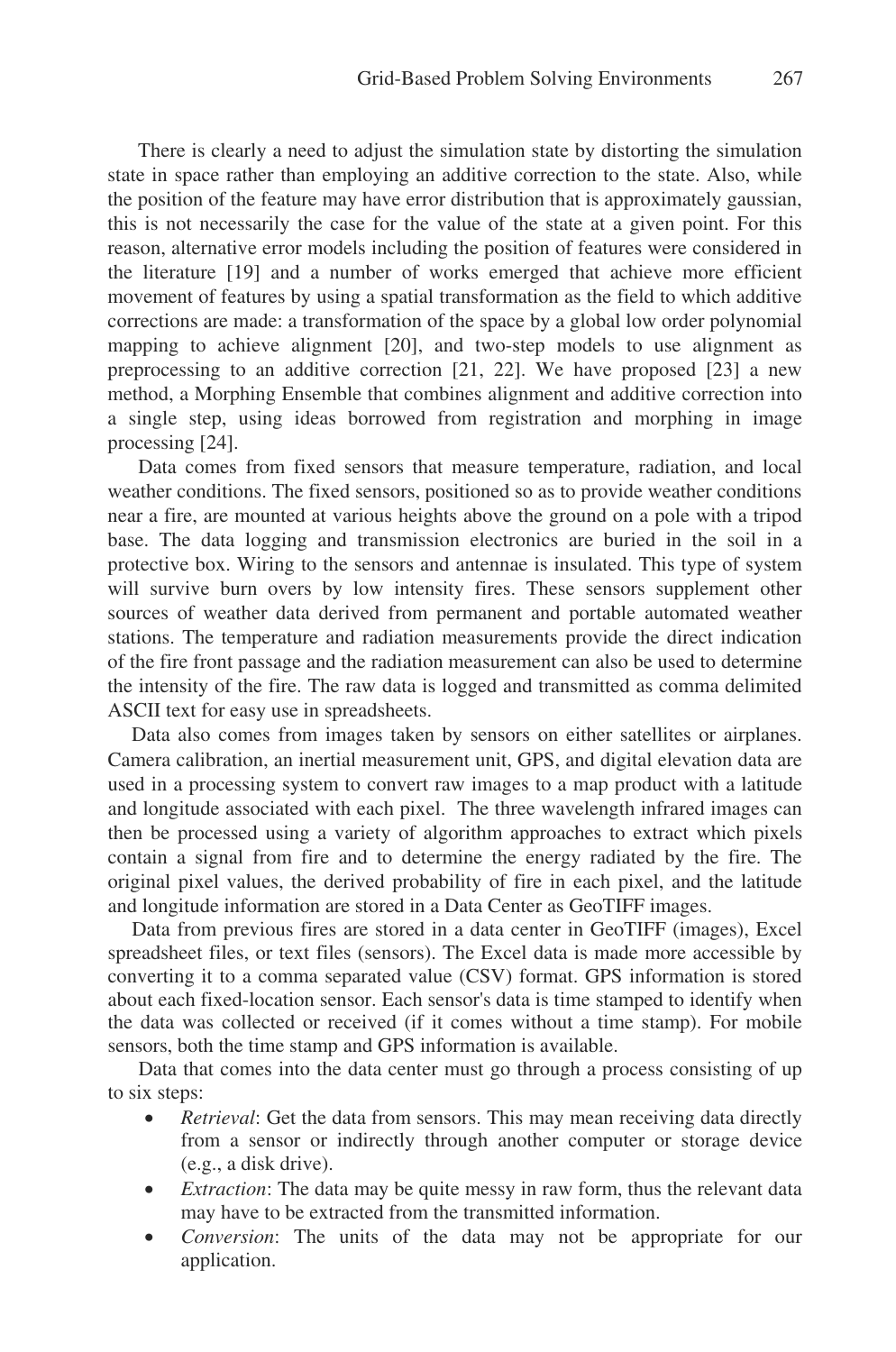- x *Quality control*: Bad data should be removed or repaired if possible. Missing data (e.g., in a composite satellite photo) must be repaired.
- *Store*: The data must be archived to the right medium (or media). This might mean a disk, tape, or computer memory, or no storage device at all if data is not being archived permanently or only temporarily.
- Notification: If a simulation is using the data as it comes into the data center, the application must be informed of the existence of new data.

The data is related to the model by the observation equation  $h(u) \approx d$ . The observation function *h* maps the system state *u* to synthetic data, which are the values the data would be in the absence of modeling and measurement errors. Knowledge of the observation function, the data, and an estimate of the data error covariance is enough to find the correct linear combinations of ensemble members in the ensemble filter. The data assimilation code also requires an approximate inverse *g* of the observation function. For a system state *u* and data *d*, is the direction in which the system state can change to decrease a norm of the data residual. For an observation function that is simply the value of a variable in the system state, the natural choice of approximate inverse can be just the corresponding term of the data residual, embedded in a zero vector.

Building the observation function and its approximate inverse requires conversion of physical units between the model and data, and conversion and interpolation of physical coordinates. In addition, synthetic data at instants of time between the simulation time of ensemble members need to be interpolated to the data time. Data is injected into the ensemble to minimize both a weighted sum of the data residual and the change in the ensemble.

The data items enter in a pool maintained by the data acquisition module. The assimilation code can query the data acquisition module to see if there are any new data items available, request their quantitative and numerical properties, and delete them from the pool after they are no longer of use. The properties of the data items include

- $\bullet$  a time stamp,
- encoding of the type and parameter values of the observation function and its approximate inverse,
- estimate of the error of the data, and
- the numerical values of the data itself.

From the point of view of the assimilation code, all information about physical units, etc., is encoded in the observation function.

Visualization of the model output as an image is accomplished by brightness, color encoding, and transparency for a visual indication of the location and intensity of the fire, and of the probability distribution of the forecast. 3-D visualization of the fire is more complex and complexity increases if high spatial resolution of the output is desired. 3-D visualization uses model output from the fire propagation code for the flame region and from the atmospheric code for visualization of smoke. Ensemble statistics are used for visualization of probability.

The geographic output of the fire model in 2-D or 3-D is visualized in a number of ways: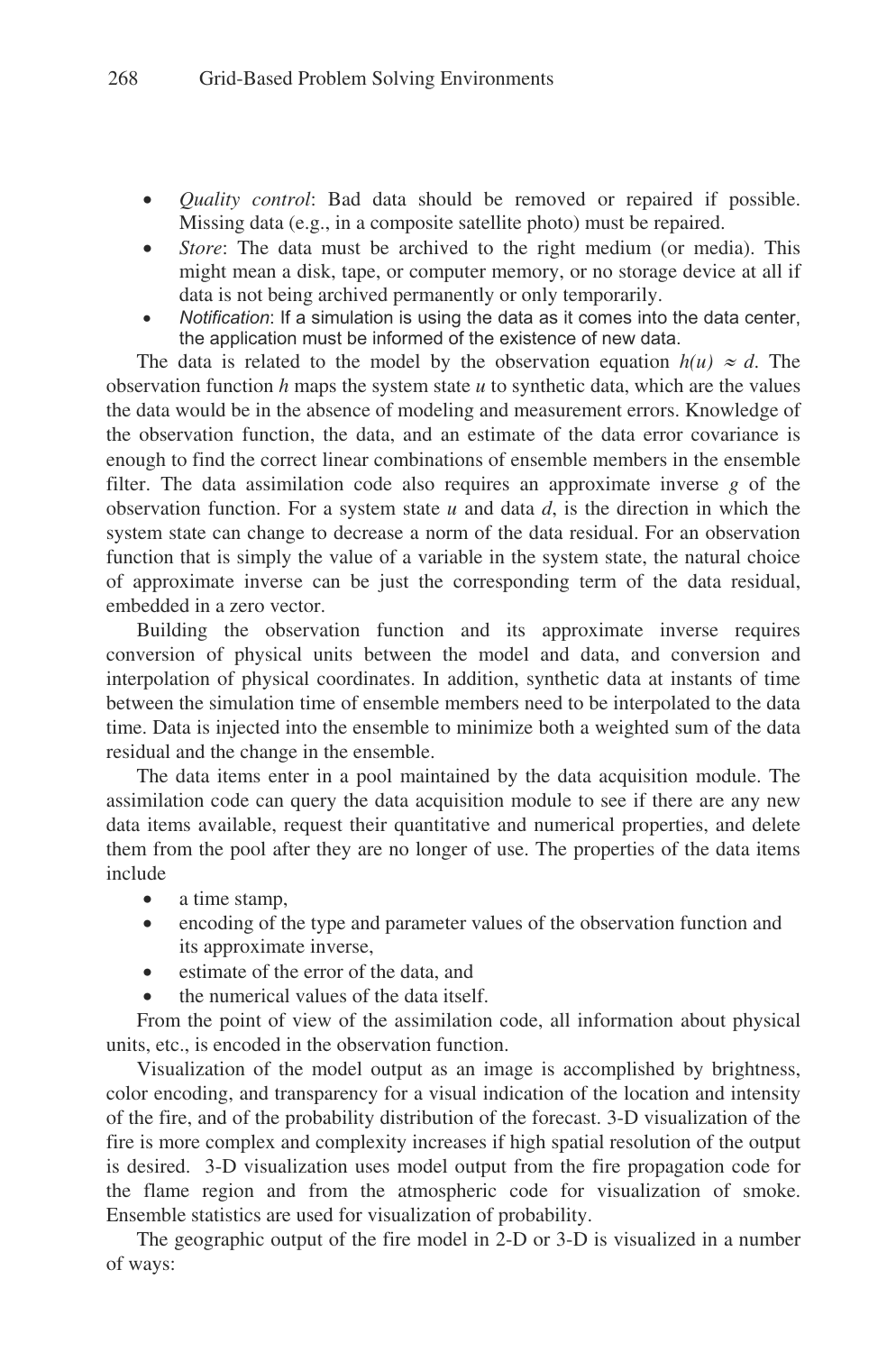- For computer based mapping, manipulation, and visualization of the model output, file formats compatible with the geographic information system (GIS) products are generated.
- x A PDF file: the output is a map generated for potential output as hardcopy view of the fire at a set point in time.
- x A MPEG-4 (or similar format) file: the time varying output for both 2-D and 3-D is also used to generate a movie.
- A file appropriate for viewing as a layer on top of Google Earth [25].

Our Google Earth Fire visualization system (see Fig. 5) greatly simplifies map and image visualization. The user can control the viewing perspective, zooming into specific sites, and selecting the time frame of the visualization within the parameters of the current available simulation.

## **6 Concluding Remarks**

DDDAS is an interesting field that is trying to abstract into a science a number of previously treated areas. Data assimilation, control engineering, process control, cyber physical systems, and other buzzwords describe special cases of DDDAS (unless you are a researcher in these fields, in which case DDDAS is a special case of your own field).





**Fig. 5.** Google Earth Fire Layering software tool: top left picture is what you get when clicking on Wildfires, top right picture is what you get by clicking on one of the fire symbols on the top left, and the bottom picture shows how the 3D layering appears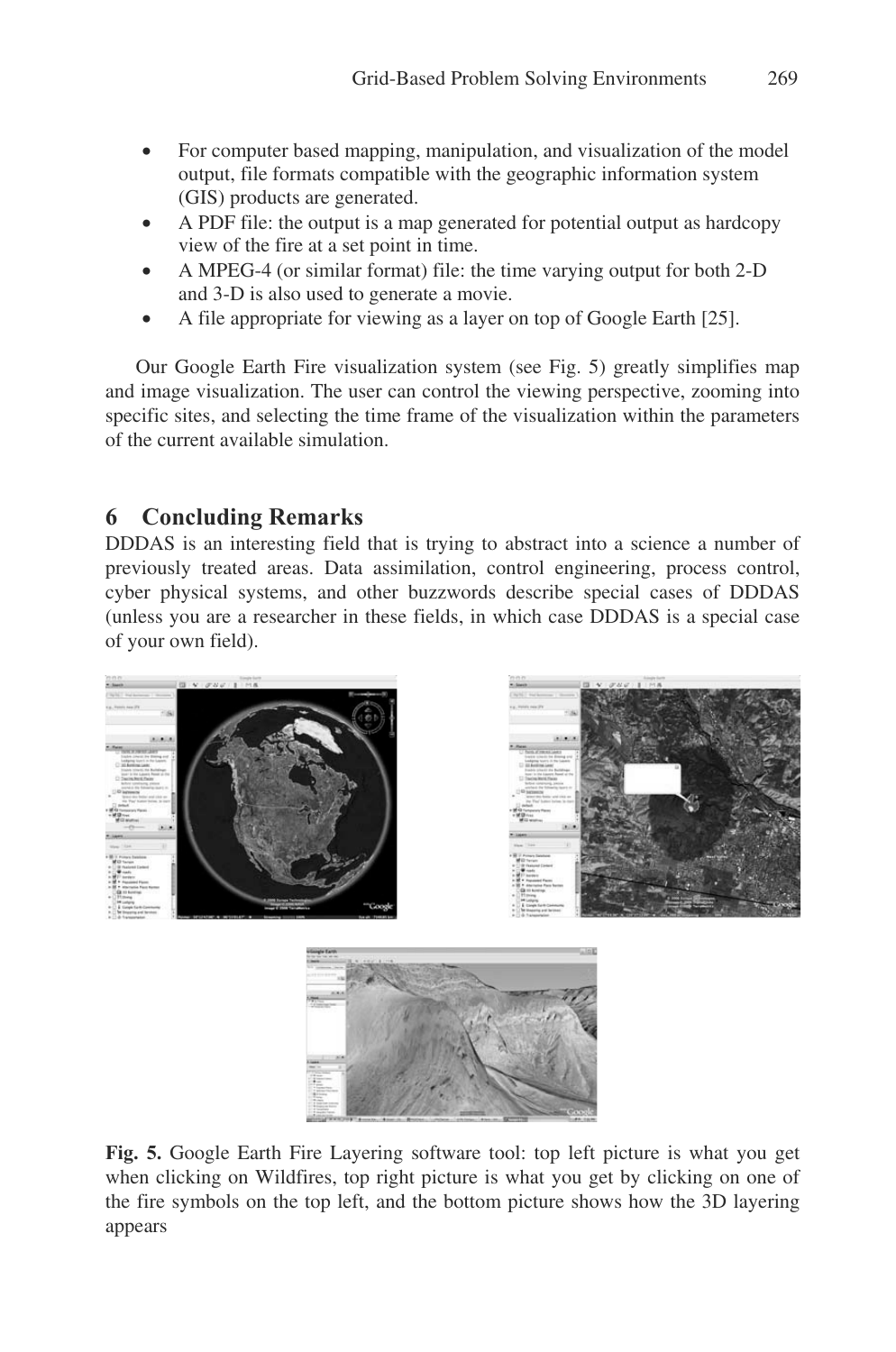There are many application areas in which data can be injected into a running process. Doing it right leads to applications that can run forever instead of simulating short periods of time using static, initial data. While long range predictions can be achieved (e.g., weather prediction) using many runs with different sets of initial data from slightly different initial times, it is not the same as running just one simulation.

Making one traditional application starting from the static, initial data into an application that uses dynamic data to run a long time is good engineering. Abstracting what makes many different applications run as a DDDAS is good science, which is completely different. The purpose of the DDDAS program at the NSF is to do good science that is also good engineering. However, the list of DDDAS projects on http://www.dddas.org goes far beyond traditional engineering topics.

#### **Acknowledgements**

This material is based upon work supported in part by the National Science Foundation under grants CNS 0325314, CNS-0324988, CNS-0324989, CNS-0324876, CNS-0324910, ACI-0305466, EIA-0219627, CNS-0540178, CNS-0540153, CNS-0540155, CNS-0540136, and OISE-0405349.

See [26-28] for further information.

#### **References**

- 1. F. Darema et al, DDDAS: Dynamic Data Driven Applications Systems, program solicitation 05-570, National Science Foundation, Arlington, VA, 2005; Site http://www.nsf.gov/pubs/2005/nsf05570/nsf05570.htm visited 10/28/2006.
- 2. F. Darema, Introduction to the ICCS2006 Workshop on Dynamic Data Driven Applications Systems, in Computational Science – ICCS 2006: 6th International Conference, Reading, UK, May 28-31, 2006, Proceedings, Part III, edited by V.N. Alexandrov, G.D. van Albada, P.M.A. Sloot, and J.J. Dongarra, Lecture Notes in Computer Science 3993, Springer-Verlag Heidelberg, 2006, pp. 375-383.
- 3. R.E. Ewing, Interactive Control of Large scale Simulations, Workshop on Dynamic Data-Driven Application Systems, National Science Foundation, Arlington, VA, March 8-10, 2000. Site http://www. dddas.org/NSFworkshop2000.html visited 10/28/2006.
- 4. C.C. Douglas, DDDAS.org. Includes project descriptions, many DDDAS workshop virtual proceedings, and links to DDDAS software. Site http://www.dddas.org visited 10/28/2006.
- 5. 2003 Dynamic Data-Driven Application Workshop, F. Darema, ed., in Computational Science - ICCS 2003: 3rd International Conference, Melbourne, Australia and St. Petersburg, Russia, June 2-4, 2003, Proceedings, Part IV, P.M.A. Sloot, D. Abramson, A.V. Bogdanov, J.J.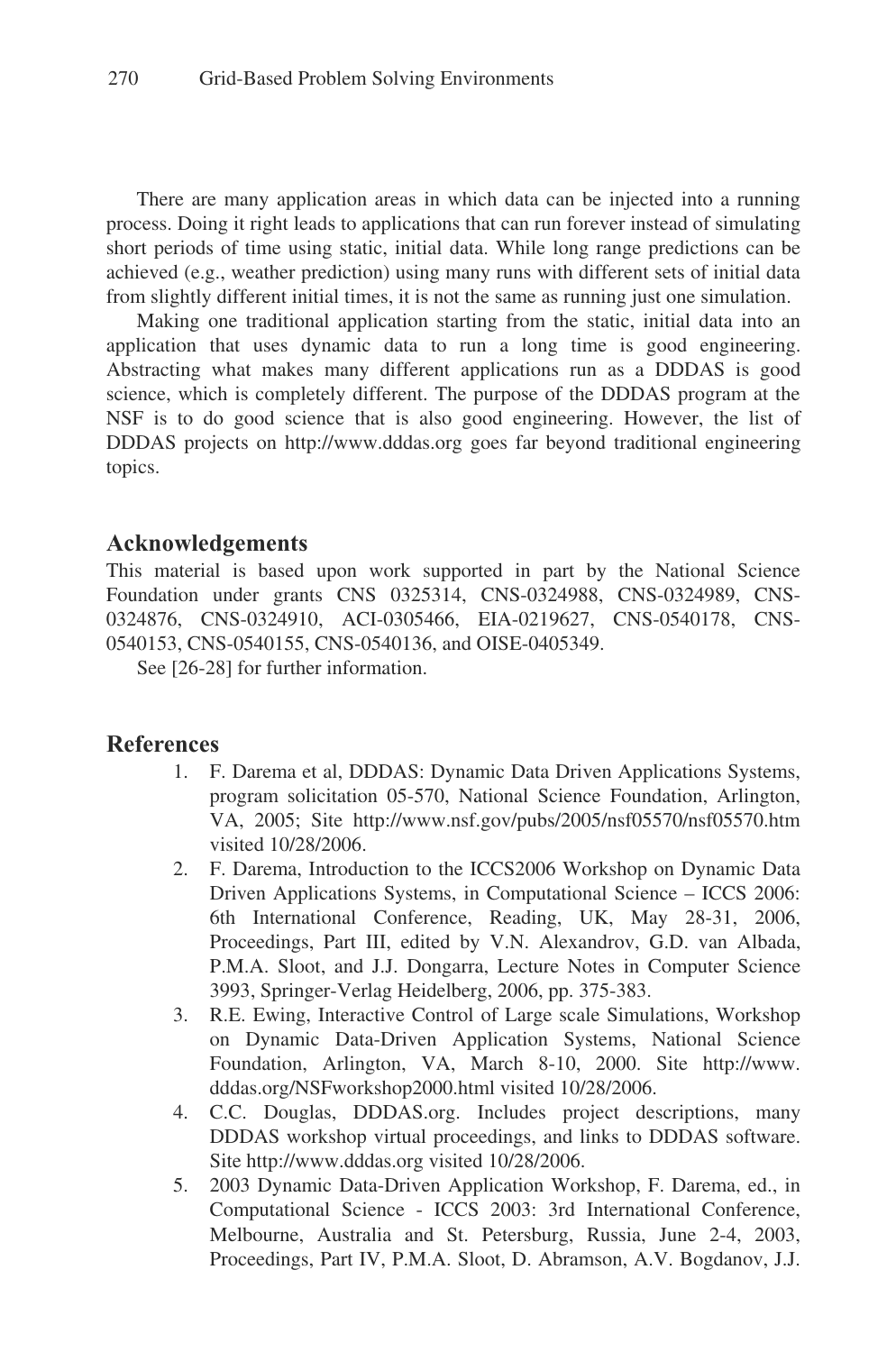Dongarra, A.Y. Zomaya, Y.E. Gorbachev (Eds.), Lecture Notes in Computer Science, Vol. 2660, Springer-Verlag Heidelberg, 2003, pp. 279-384.

- 6. 2004 Dynamic Data-Driven Application Workshop, F. Darema, ed., in Computational Science - ICCS 2004: 4th International Conference, Kraków, Poland, June 6-9, 2004, Proceedings, Part III, Marian Bubak, Geert Dick van Albada, Peter M. A. Sloot, and J.J. Dongarra (eds.), Lecture Notes in Computer Science series, vol. 3038, Springer-Verlag Heidelberg, 2004, pp. 662-834.
- 7. 2005 Dynamic Data-Driven Application Workshop, F. Darema, ed., in Computational Science - ICCS 2005: 5th International Conference, Atlanta, Georgia, USA, May 22-25, 2005, Proceedings, Part II, Vaidy S. Sunderam, Geert Dick van Albada, Peter M.A. Sloot, Jack J. Dongarra (eds.), Lecture Notes in Computer Science series, vol. 3515, Springer-Verlag Heidelberg, 2005, pp. 610-745.
- 8. 2006 Dynamic Data-Driven Application Workshop, F. Darema, ed., in Computational Science – ICCS 2006: 6th International Conference, Reading, UK, May 28-31, 2006, Proceedings, Part III, edited by V.N. Alexandrov, G.D. van Albada, P.M.A. Sloot, and J.J. Dongarra, Lecture Notes in Computer Science 3993, Springer-Verlag Heidelberg, 2006, pp. 375-607.
- 9. K. Baldridge, G. Biros, A. Chaturvedi, C.C. Douglas, M. Parashar, J. How, J. Saltz, E. Seidel, A. Sussman, January 2006 DDDAS Workshop Report, National Science Foundation, 2006. Site http://www.dddas.org/nsf-workshop-2006/wkshp\_report.pdf visited 10/28/2006.
- 10. D. Metaxas and G. Tsechpenakis, Dynamic Data Driven Coupling of Continuous and Discrete Methods in 3D Tracking, in Computational Science - ICCS 2005: 5th International Conference, Atlanta, Georgia, USA, May 22-25, 2005, Proceedings, Part II, Vaidy S. Sunderam, Geert Dick van Albada, Peter M.A. Sloot, Jack J. Dongarra (eds.), Lecture Notes in Computer Science series, vol. 3515, Springer-Verlag Heidelberg, 2005, pp. 712-720.
- 11. R.C. Rothermel, A mathematical model for predicting fire spread in wildland fires. USDA Forest Service Research Paper INT-115, 1972.
- 12. F.A. Albini, PROGRAM BURNUP, A simulation model of the burning of large woody natural fuels, Final Report on Research Grant INT-92754-GR by U.S.F.S. to Montana State University, Mechanical Engineering Dept., 1994.
- 13. H. Anderson, Aids to determining fuel models for estimating fire behavior. USDA Forest Service, Intermountain Forest and Range Experiment Station, INT-122, 1982.
- 14. G. Evensen, The ensemble Kalman filter: Theoretical formulation and practical implementation, *Ocean Dynamics*, 53 (2003), pp. 343–367.
- 15. G. Evensen, Sampling strategies and square root analysis schemes for the EnKF. *Ocean Dynamics*, 54 (2004), pp. 539–560.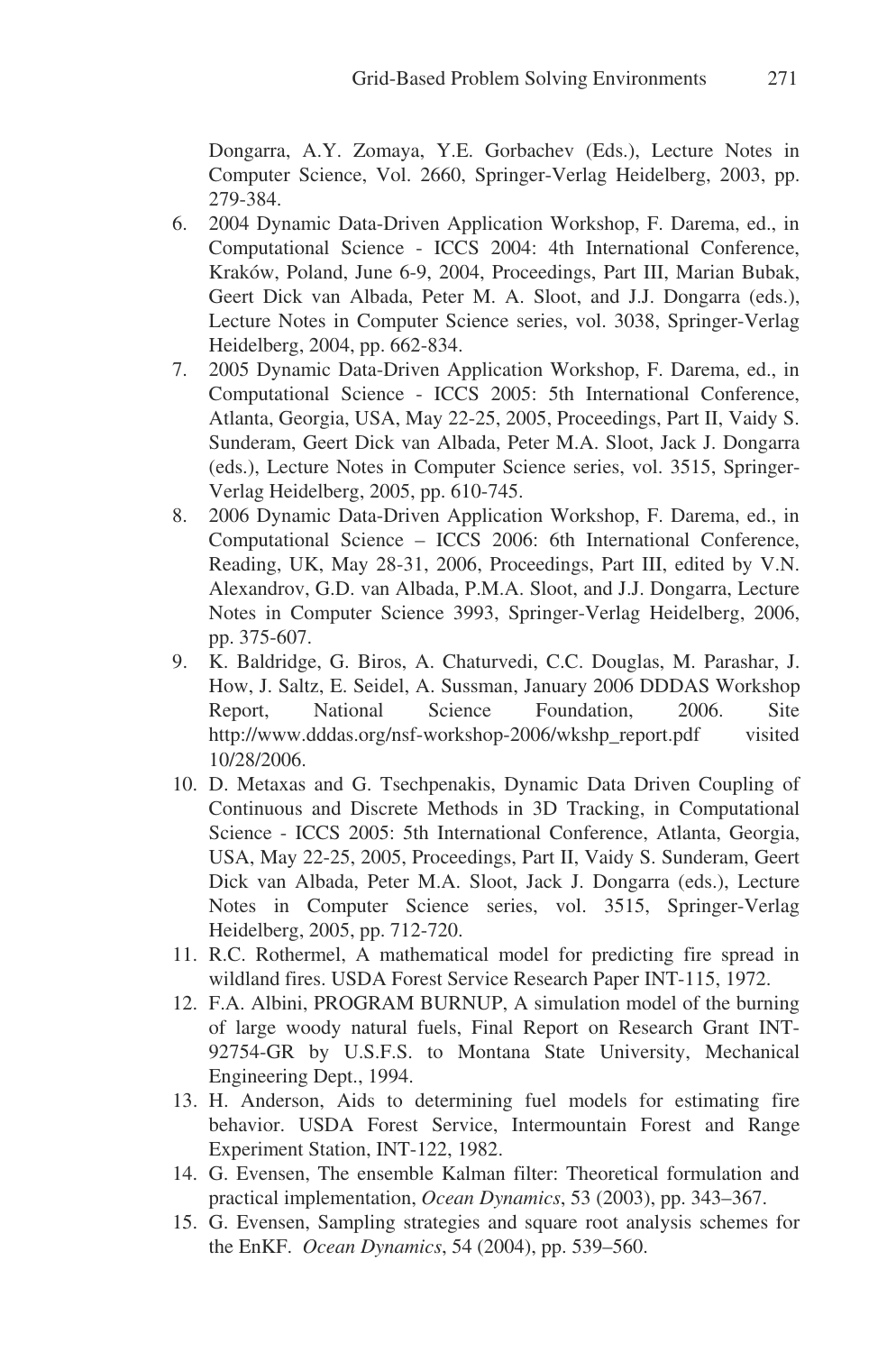- 16. M.K. Tippett, J. L. Anderson, C.H. Bishop, T.M Hamill, J.S. Whitaker, Ensemble square root filters, *Monthly Weather Review*, 131 (2003), pp. 1485–1490.
- 17. C.J. Johns and J. Mandel, A two-stage ensemble Kalman filter for smooth data assimilation, to appear in Environmental and Ecological Statistics, Conference on New Developments of Statistical Analysis in Wildlife, Fisheries, and Ecological Research, Oct 13-16, 2004, Columbia, MI, 2006.
- 18. J. Mandel, L.S. Bennethum, J.D. Beezley, J.L. Coen, C.C. Douglas, L.P. Franca, M. Kim, and A. Vodacek, A wildland fire model with data assimilation, CCM Report 233, 2006. Site http://www.math.cudenver.edu/~jmandel/papers/rep233.pdf visited 10/28/2006.
- 19. R.N. Hoffman, Z. Liu, J.-F. Louis, and C. Grassoti, Distortion representation of forecast errors, *Monthly Weather Review*, 123 (1995), pp. 2758–2770.
- 20. G.D. Alexander, J.A. Weinman, and J.L. Schols, The use of digital warping of microwave integrated water vapor imagery to improve forecasts of marine extratropical cyclones, *Monthly Weather Review*, 126 (1998), pp. 1469–1496.
- 21. W.G. Lawson and J.A. Hansen, Alignment error models and ensemblebased data assimilation, *Monthly Weather Review*, 133 (2005), pp. 1687–1709.
- 22. S. Ravela, K.A. Emanuel, and D. McLaughlin, Data assimilation by field alignment. *Physica D*, to appear, 2006.
- 23. J. Mandel and J.D. Beezley, Predictor-corrector and morphing ensemble filters for the assimilation of sparse data into high dimensional nonlinear systems, to appear, 11th Symposium on Integrated Observing and Assimilation Systems for the Atmosphere, Oceans, and Land Surface (IOAS-AOLS), CD-ROM, Paper 3.12, 87th American Meterological Society Annual Meeting, San Antonio, TX, January 2007.
- 24. L.G. Brown, A survey of image registration techniques, *ACM Computing Surveys*, 24 (1992), pp. 325–376.
- 25. S. Chakraborty, J. Hatcher, D. Bansal, and C.C. Douglas, Google Earth Fire Layering Tool, in preparation, 2006.
- 26. C.C. Douglas, ML-DDDAS research group web site and reports, site http://www.mgnet.org/~douglas/ml-dddas.html visited 10/28/2006.
- 27. C.R. Johnson, Scientific Computing and Imaging Institute at the University of Utah, site http://www.sci.utah.edu visited 10/28/2006.
- 28. J. Mandel, NSF funded wildfire project public web site, site http://wwwmath.cudenver.edu/~jmandel/fires visited 10/28/2006.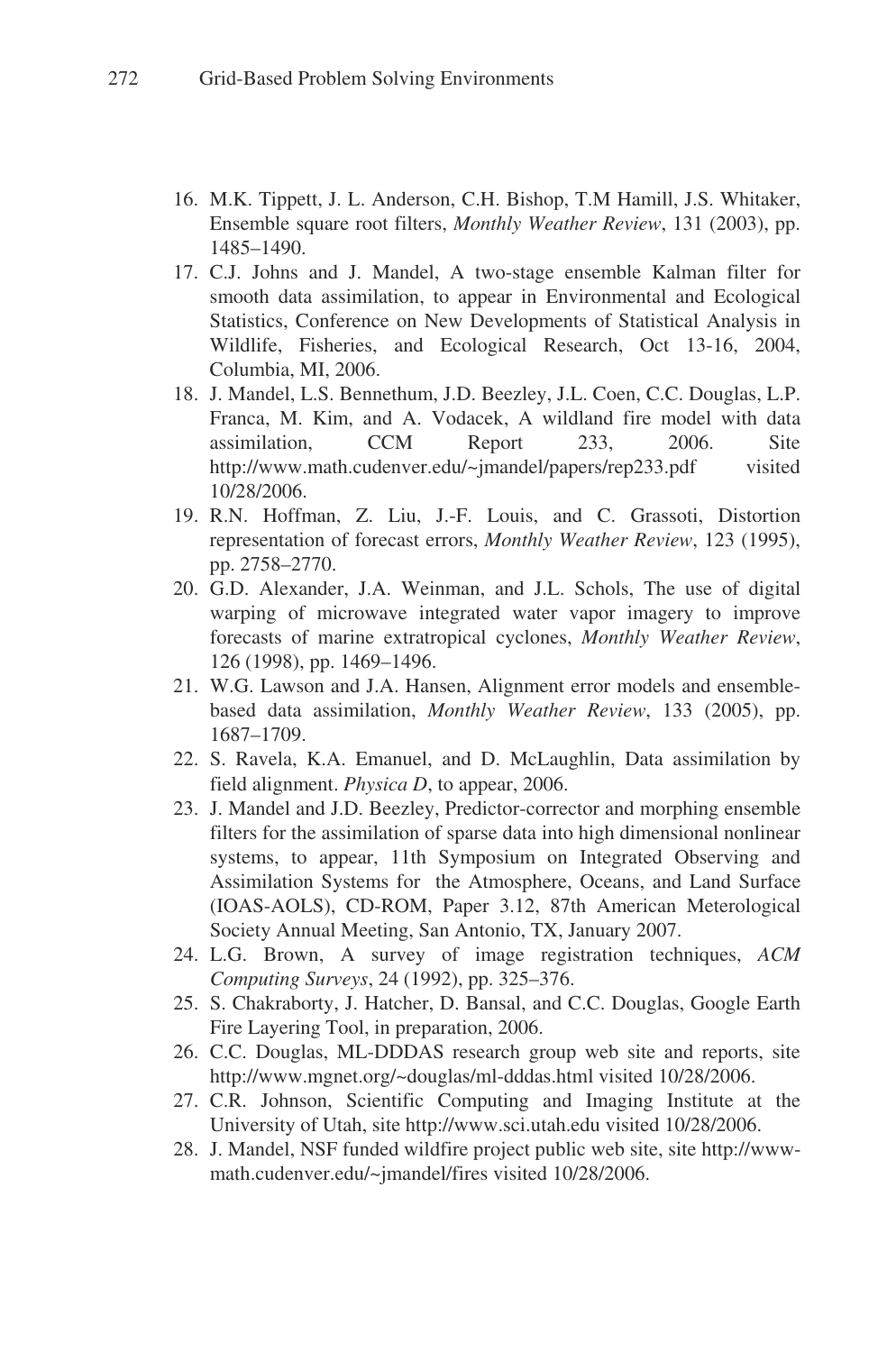# **Q&A – Craig Douglas**

## **Questioner: Gabrielle Allen**

Can you explain more about what information you need about your application to apply the filters?

#### **Craig Douglas**

We need to know the physical and chemical properties that we are modeling as well as their error distributions. These are obviously highly problem dependent.

## **Questioner: Brian Smith**

What do you do when you recognize the raw data is false? Do you adjust the algorithm (in the dynamic sense) to ameliorate the present data?

#### **Craig Douglas**

In our application, we throw completely bad data out. For data that is borderline, we are still trying to develop general techniques.

In some applications, a human needs to be notified immediately. For example, in Afghanistan, if a Predator drone recognizes a high level human target, a person is notified at a military site to decide whether to allow a missile to take the target out in the next few seconds.

In some applications, bad data means that a different model needs to be loaded and used. For instance, in a water body if we observe certain hydrocarbons, we can check for other chemicals to determine if the we are near a leaking tank of a floating boat or a sunken one. Different models need to be run to trace each case.

## **Questioner: Marc Garbey**

Can you comment on the time scale in the coupling between sensors and simulation code?

#### **Craig Douglas**

An airplane flies over and takes pictures. Currently the plane has to land at an airport, have the disk drives moved to a computer connected to the Internet, and upload the pictures (hopefully preprocessed so that only 10-15 KB is transferred per picture) to a data center. Data here is 1+ hour out of date.

A satellite takes pictures and takes 12 hours to download a composite jpeg file. Usually only part of the whole picture gets to Earth before the next set of pictures starts downloading. Data here is 12+ hours out of date.